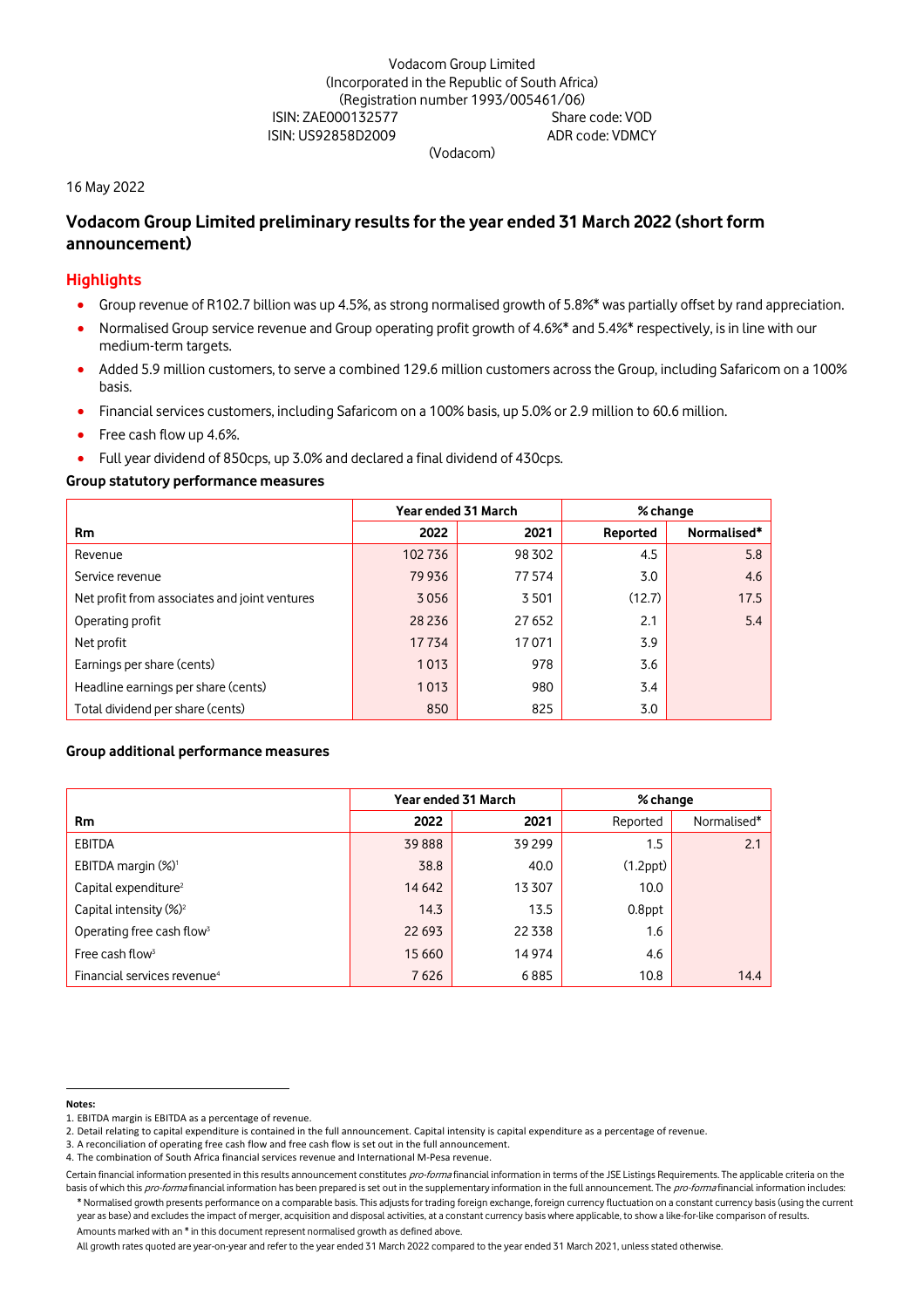## **Shameel Joosub, Vodacom Group CEO commented:**

The past year is best described as being a watershed year for Vodacom in which we made significant strides in our transition to a pan-African technology company through the two significant proposed strategic acquisitions we announced in November last year and the commercial launch of our consortium in Ethiopia this year. The purchase of a 55% stake in Vodafone Egypt, which has a proven track record of consistently delivering strong revenue growth, is nearing conclusion and will help us promote greater digital and financial inclusion in Egypt through leveraging our financial services platforms, global partnerships and best practices.

Similarly, our proposed acquisition of a strategic stake in Community Investment Ventures Holdings (Proprietary) Limited (CIVH), will assist in narrowing the digital divide by enabling affordable access to connectivity in some of the most vulnerable parts of our society, is before South Africa's regulators for approval. Additionally, our financial services business is underpinned by Africa's clear fintech leader by transaction volumes, M-Pesa, which recently celebrated its 15th anniversary. Our efforts as a purpose-led organisation continue to be the core ethos of the Vodacom brand and we support and uplift the communities across our markets wherever possible, in keeping with our Social Contract. In KwaZulu-Natal, which has recently been ravaged by devastating flooding, Vodacom donated R3 million to the Gift of the Givers Foundation to help towards relief efforts. As part of one of our flagship projects to combat the scourge of Gender Based Violence (GBV) in South Africa, Vodacom also pledged R10 million to fund a private sector-led, multi-sectoral 'Gender-Based Violence and Femicide Response Fund 1'. This is in addition to various GBV initiatives that support the implementation of the South African government's National Strategic Plan (NSP), and the wider GBV response in the country.

Looking to some of our other purpose-led initiatives across the continent, I was honoured to be part of a delegation in Tanzania attended by President Samia Suluhu Hassan, celebrating the national launch of Vodafone Foundation and Vodacom Tanzania Foundation's m-Mama. The service, which provides emergency transport for pregnant and postpartum women, is expected to save the lives of up to 9 000 mothers and babies over the next five years. It has already cut maternal mortality rates by 30%. In keeping with our continued efforts to combat COVID-19, the Vodafone Foundation and Vodacom donated R87 million to purchase vaccines and support vaccine roll-outs to vulnerable people in hard-to-reach communities across our markets. This includes funding the delivery of cold chain units to the Democratic Republic of Congo (DRC), Ghana, Mozambique, South Africa and Tanzania.

The coming financial year also promises to be significant in the lives of the South African consumer now that the longawaited spectrum auction has concluded in March 2022 and is expected to contribute to the long-term sustainability of the industry in Vodacom Group's largest market. In addition to accelerating our rural coverage programme and fast-tracking the roll-out of our 5G network, access to high-demand spectrum will result in even faster data connectivity and will ultimately assist in delivering greater value for customers, who have already benefitted from a 43% drop in headline data prices since 2020 and our R50 billion investment in infrastructure over the past five years alone.

In building resilience of our networks to cope with significant increases in mobile data traffic volumes, enabling businesses to operate, facilitating online learning and assisting governments in providing critical services, we invested R14.6 billion into capital expenditure across the Vodacom Group markets, helping underpin the 3.0% (4.6%\*) increase in Group service revenue.

In particular, I am also pleased with the growth of our Group financial services and Internet of Things divisions in an increasingly difficult trading environment. The strong operating results supported a 3.0% increase in full year dividend to 850 cents per share, a testament to having the right strategy in place and the manner in which the Group and its employees adapt to crises while at the same time resolutely delivering on our purpose-led ambitions.

In South Africa, revenue grew by 5.3% to R80.8 billion on the back of growth in our new services, continued demand for connectivity and incremental wholesale revenue. New services, such as financial and digital services, fixed and Internet of Things (IoT), grew 8.5% and contributed R8.4 billion or 14.4% of South Africa's service revenue. Our International operations reported muted revenue growth of 0.6% in the year, impacted by a stronger rand and new levies on mobile money in Tanzania, which has proven to be a setback for our financial inclusion efforts in that country. Despite the impact of the levies, normalised growth came in at 5.6%\*, showcasing the operational strength of our International portfolio. Our continued investments in our 4G capacity and coverage to enhance our network lead in all our markets continues to pay dividends with data services a key driver of growth. This is evidenced by the 11% increase in data revenue, contributing 20.7% of International service revenue.

Through our sustained investments into financial, digital and lifestyle services, we remain focused on providing opportunities to enhance our relationship with the 129.6 million customers we serve across our footprint. I am particularly excited about VodaPay's high adoption rate since its launch in South Africa in October last year. This super-app has attracted 2.2 million downloads and 1.6 million registered users and will offer services ranging from loans and savings, seamless QR and person-to-person payments, to entertainment and personalised shopping experiences, promoting greater financial inclusion.

Alongside M-Pesa, which is expected to further establish itself as Africa's largest fintech provider through the implementation of an enhanced product roadmap, VodaPay will be instrumental in our quest in connecting the next 100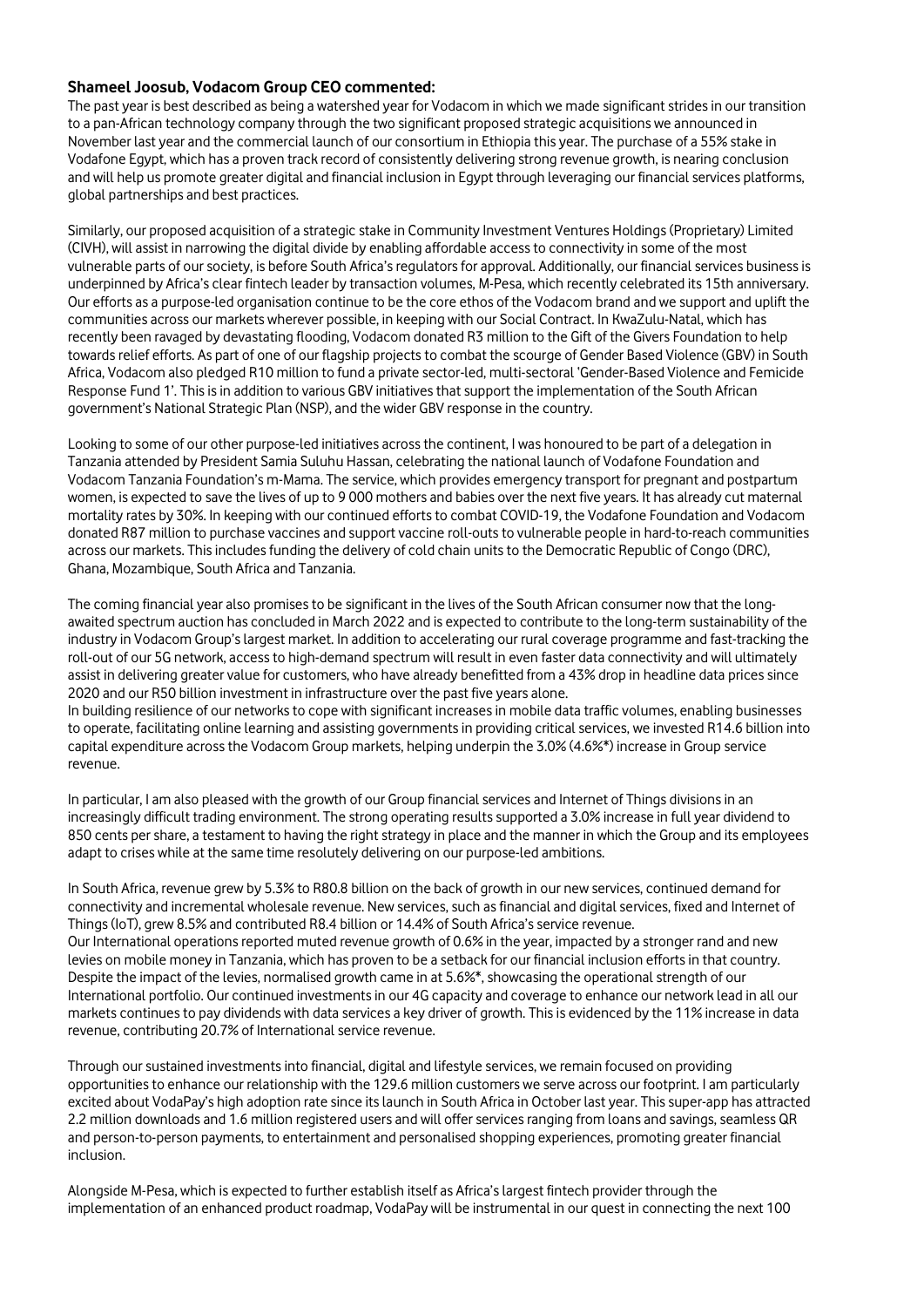million African customers so that no one is left behind. M-Pesa across our markets has grown to serve more than 47.1 million customers and 550 000 merchants through 510 000 agents in the DRC, Kenya, Lesotho, Mozambique and Tanzania. M-Pesa processes over 52 million transactions daily with a value of US\$324.6 billion during the year. We now serve 60.6 million financial services customers across our footprint, including Safaricom on a 100% basis.

While we remain encouraged by the post COVID-19 recovery taking place in many of the markets in which we operate, the Ukraine-Russian war has significantly impacted commodity prices, heightening inflation risk globally which will likely impact customer affordability and weigh on economic growth. This will place even greater reliance on our ability to deliver personalised nano pricing through our innovative 'Just4You' platform, in addition to other proactive innovations to adjust to shifts in customer behaviour.

In addition to focusing on the closure of the proposed acquisitions, and the expansion into Ethiopia, our priorities in the year ahead will include scaling our super-apps, deeper penetration of financial services and delivering innovative products to assist customers with the higher cost of living.

# Declaration of final dividend number 26 – payable from income reserves

Notice is hereby given that a gross final dividend number 26 of 430 cents per ordinary share in respect of the financial year ended 31 March 2022 has been declared payable on Monday 27 June 2022 to shareholders recorded in the register at the close of business on Friday 24 June 2022. The number of ordinary shares in issue at the date of this declaration is 1 835 864 961. The dividend will be subject to a local dividend withholding tax rate of 20% which will result in a net final dividend to those shareholders not exempt from paying dividend withholding tax of 344.00000 cents per ordinary share.

| Last day to trade shares cum dividend | Tuesday 21 June 2022   |
|---------------------------------------|------------------------|
| Shares commence trading ex-dividend   | Wednesday 22 June 2022 |
| Record date                           | Friday 24 June 2022    |
| Payment date                          | Monday 27 June 2022    |

Share certificates may not be dematerialised or rematerialised between Wednesday 22 June 2022 and Friday 24 June 2022, both days inclusive.

On Monday 27 June 2022, the final dividend will be electronically transferred into the bank accounts of all certificated shareholders where this facility is available. Shareholders who hold dematerialised shares will have their accounts at their CSDP or broker credited on Monday 27 June 2022.

Vodacom Group Limited tax reference number is 9316/041/71/5.

# Dividend policy

Since the financial year ended 31 March 2013, the Board has maintained its dividend policy of paying at least 90% of adjusted headline earnings, excluding the contribution of the attributable net profit from Safaricom. In addition, the Group distributed any dividend it received from Safaricom, up to a maximum amount of the dividend received, net of withholding tax.

Looking ahead, the acquisition of Vodafone Egypt and an up to 40% stake in Community Investment Ventures Holdings (Proprietary) Limited's (CIVH) fibre assets, provides a compelling opportunity to accelerate our System of Advantage and the Group's growth profile. Mindful that these deals will utilise debt capacity and while also wanting to retain headroom to invest into growth areas, the Board considered it appropriate to review the current dividend policy.

Accordingly, on completion of the Vodafone Egypt acquisition, the Group intends to amend and simplify its dividend policy and institute a policy of paying dividends of at least 75% of Vodacom Group headline earnings. The simplified policy and proposed acquisitions combine to provide a high pay-out on enhanced growth prospects. Notwithstanding the change in dividend policy, Vodacom Group will still have one of the highest dividend pay-out policies on the JSE. Additionally, the policy provides scope for the Group to invest within its 13 - 14.5% capital intensity target, de-lever the balance sheet and accommodate the upstreaming and dividend pay-out profiles of Safaricom and Vodafone Egypt.

For and on behalf of the Board

**Sakumzi Justice Macozoma** Chairman

**Shameel Aziz Joosub** Chief Executive Officer

**Raisibe Morathi** Chief Financial Officer

Midrand

**13 May 2022**